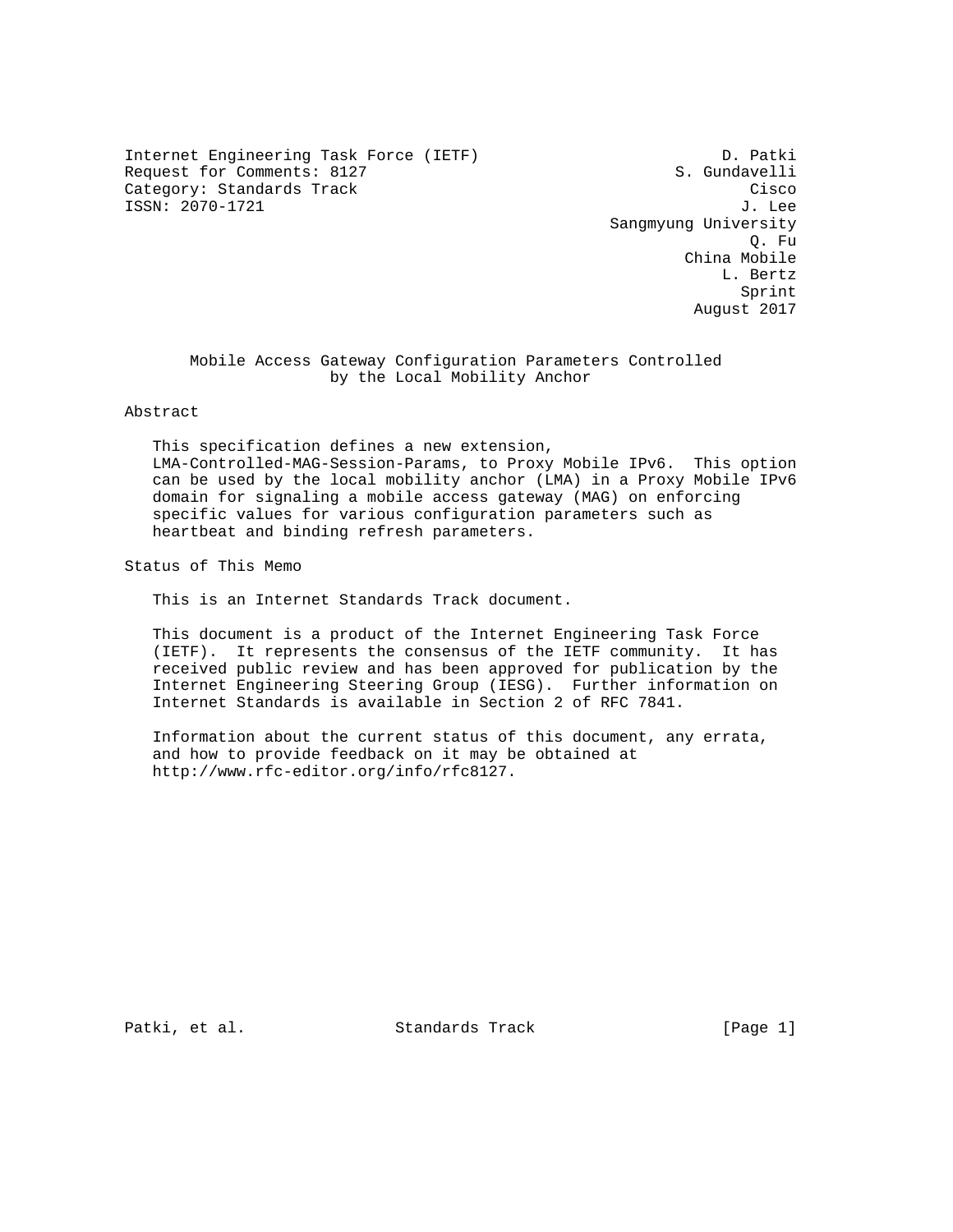# Copyright Notice

 Copyright (c) 2017 IETF Trust and the persons identified as the document authors. All rights reserved.

 This document is subject to BCP 78 and the IETF Trust's Legal Provisions Relating to IETF Documents (http://trustee.ietf.org/license-info) in effect on the date of publication of this document. Please review these documents carefully, as they describe your rights and restrictions with respect to this document. Code Components extracted from this document must include Simplified BSD License text as described in Section 4.e of the Trust Legal Provisions and are provided without warranty as described in the Simplified BSD License.

Table of Contents

|              | 2. Conventions and Terminology                        | 3            |
|--------------|-------------------------------------------------------|--------------|
|              | 2 1                                                   | 3            |
|              |                                                       | 3            |
|              |                                                       | 4            |
|              | 3.1. Format of the LCMP Sub-Options                   | 5            |
|              | 3.1.1. Binding Re-registration Control Sub-Option     | 6            |
|              | 3.1.2. Heartbeat Control Sub-Option                   | 7            |
|              | 4. Protocol Configuration Variables                   | 8            |
|              | 4.1. Local Mobility Anchor -- Configuration Variables | 8            |
| $5 -$        |                                                       | $\mathsf{Q}$ |
|              | 5.1. Local Mobility Anchor Considerations             | 10           |
|              | Mobile Access Gateway Considerations<br>5.2.          | 10           |
|              |                                                       | 11           |
| 7.           |                                                       | 11           |
| $\mathsf{R}$ |                                                       | 12           |
|              | Normative References<br>8.1.                          | 12           |
|              | 8.2. Informative References                           | 12           |
|              |                                                       | 13           |
|              |                                                       | 14           |

Patki, et al. Standards Track [Page 2]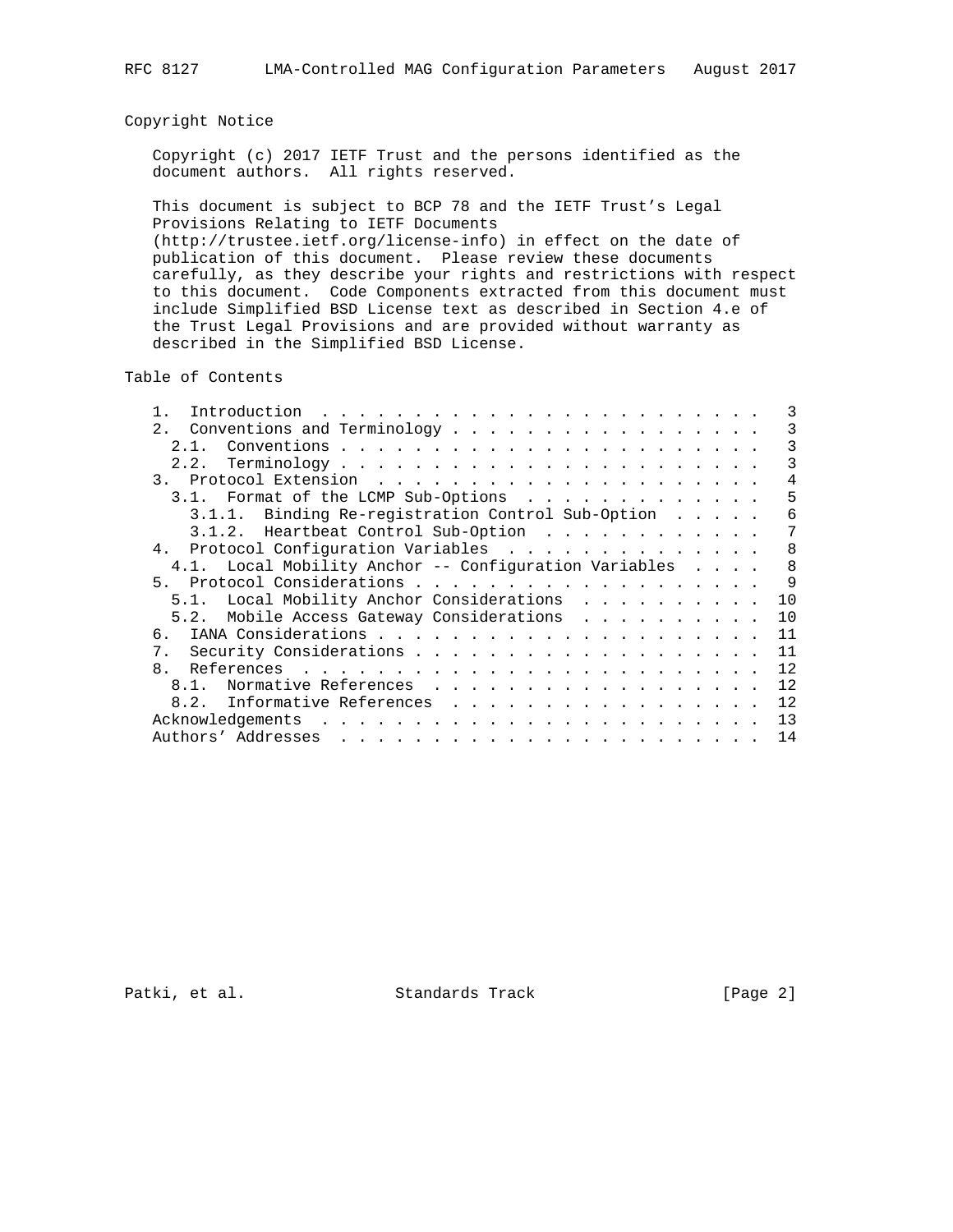# 1. Introduction

 A large Proxy Mobile IPv6 (PMIPv6) [RFC5213] deployment, such as residential deployment, can have tens of thousands of mobile access gateways (MAGs) spread across geographical locations. While it can be operationally challenging to manage such a large number of MAGs, it can also be very difficult to ensure configuration consistency across all the MAGs if they are not centrally managed. Configuring aggressive values of parameters such as re-registration timeout and heartbeat interval can potentially create considerable signaling load on the local mobility anchor (LMA). This document provides a new option to enable the LMA to control various parameters on the MAG such as the re-registration frequency [RFC5213] and heartbeat frequency [RFC5847]. With this option, the configuration of these tunable parameters enforced centrally from the LMA enables Service Providers to have better control on the behavior of the MAGs with deterministic signaling load on the LMA.

### 2. Conventions and Terminology

### 2.1. Conventions

 The key words "MUST", "MUST NOT", "REQUIRED", "SHALL", "SHALL NOT", "SHOULD", "SHOULD NOT", "RECOMMENDED", "NOT RECOMMENDED", "MAY", and "OPTIONAL" in this document are to be interpreted as described in BCP 14 [RFC2119] [RFC8174] when, and only when, they appear in all capitals, as shown here.

# 2.2. Terminology

 All the terms used in this document are to be interpreted as defined in [RFC5213], [RFC5847], and [RFC7563].

Patki, et al. Standards Track [Page 3]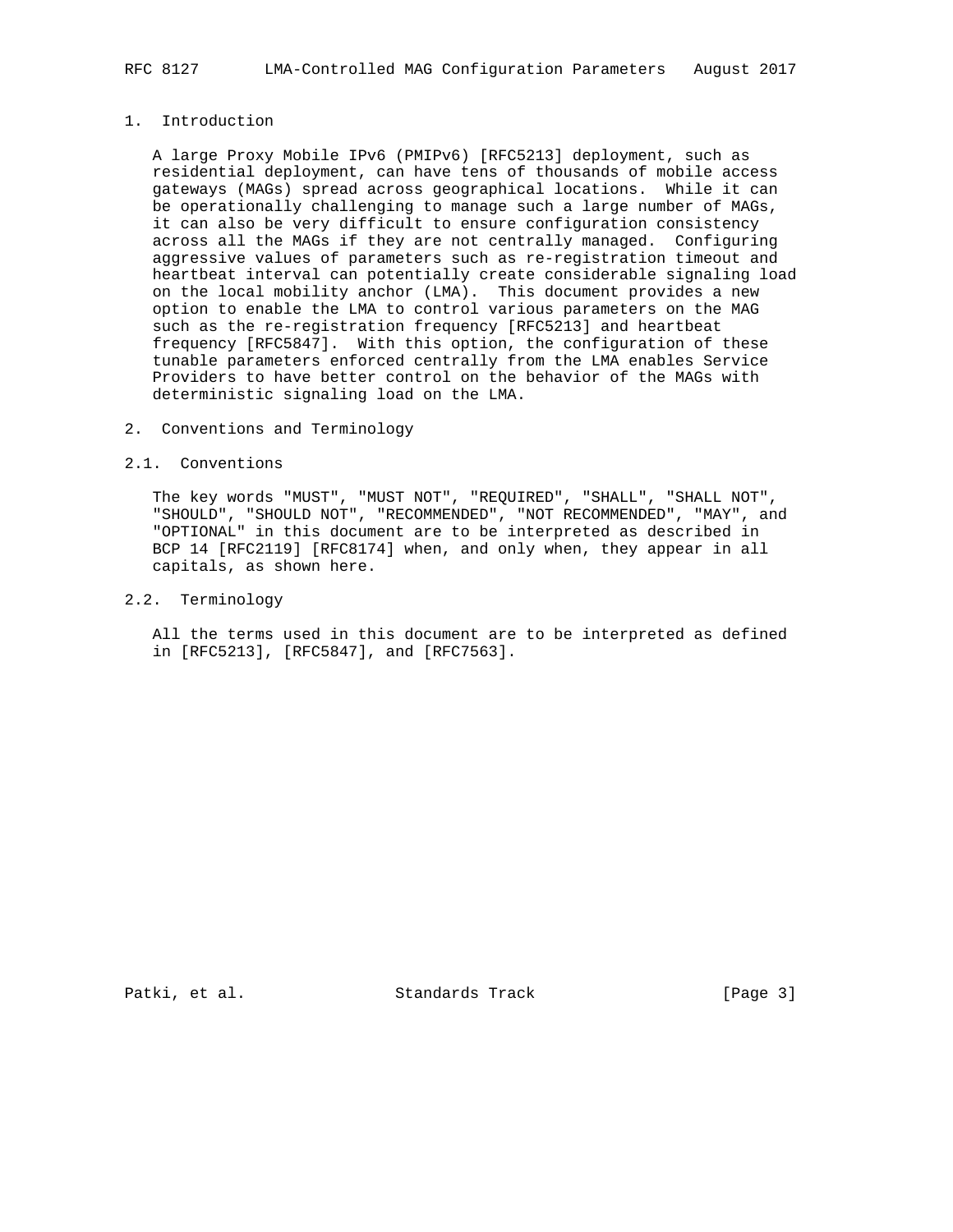## 3. Protocol Extension

 The LMA-Controlled MAG Parameters (LCMPs) option is a mobility header option used to exchange information related to the parameters that an LMA enforces on a MAG. This option can be included only in the Proxy Binding Acknowledge (PBA) message, and there MUST NOT be more than a single instance of this mobility option in a given PBA message. This option MUST contain one or more LCMP sub-options. Each LCMP sub option carries a specific configuration parameter. The sub-options are defined in Section 3.1. The LCMP option has an alignment requirement of 4n+2 [RFC8200].

|                |  |  |  |  |  |  |  |  |  |  |  |  |                      |  | 0 1 2 3 4 5 6 7 8 9 0 1 2 3 4 5 6 7 8 9 0 1 2 3 4 5 6 7 8 9 0 1 |  |  |  |  |  |  |  |
|----------------|--|--|--|--|--|--|--|--|--|--|--|--|----------------------|--|-----------------------------------------------------------------|--|--|--|--|--|--|--|
|                |  |  |  |  |  |  |  |  |  |  |  |  |                      |  | +-+-+-+-+-+-+-+-+-+-+-+-+-+-+-+                                 |  |  |  |  |  |  |  |
| Length<br>Type |  |  |  |  |  |  |  |  |  |  |  |  |                      |  |                                                                 |  |  |  |  |  |  |  |
|                |  |  |  |  |  |  |  |  |  |  |  |  |                      |  |                                                                 |  |  |  |  |  |  |  |
|                |  |  |  |  |  |  |  |  |  |  |  |  | LCMP $Sub-Option(s)$ |  |                                                                 |  |  |  |  |  |  |  |
|                |  |  |  |  |  |  |  |  |  |  |  |  |                      |  |                                                                 |  |  |  |  |  |  |  |

Figure 1: LMA-Controlled MAG Parameters Option

## Type

 MUST be set to the value of 62, indicating that it is an LMA-Controlled-MAG-Parameters option.

### Length

 8-bit unsigned integer indicating the length in octets of the option, excluding the Type and Length fields.

LCMP Sub-Option(s)

 LCMP sub-options are described in the sections below. The sub options can be present in any order. Inclusion of any specific sub-option is optional, but at least one sub-option MUST be present.

Patki, et al. Standards Track [Page 4]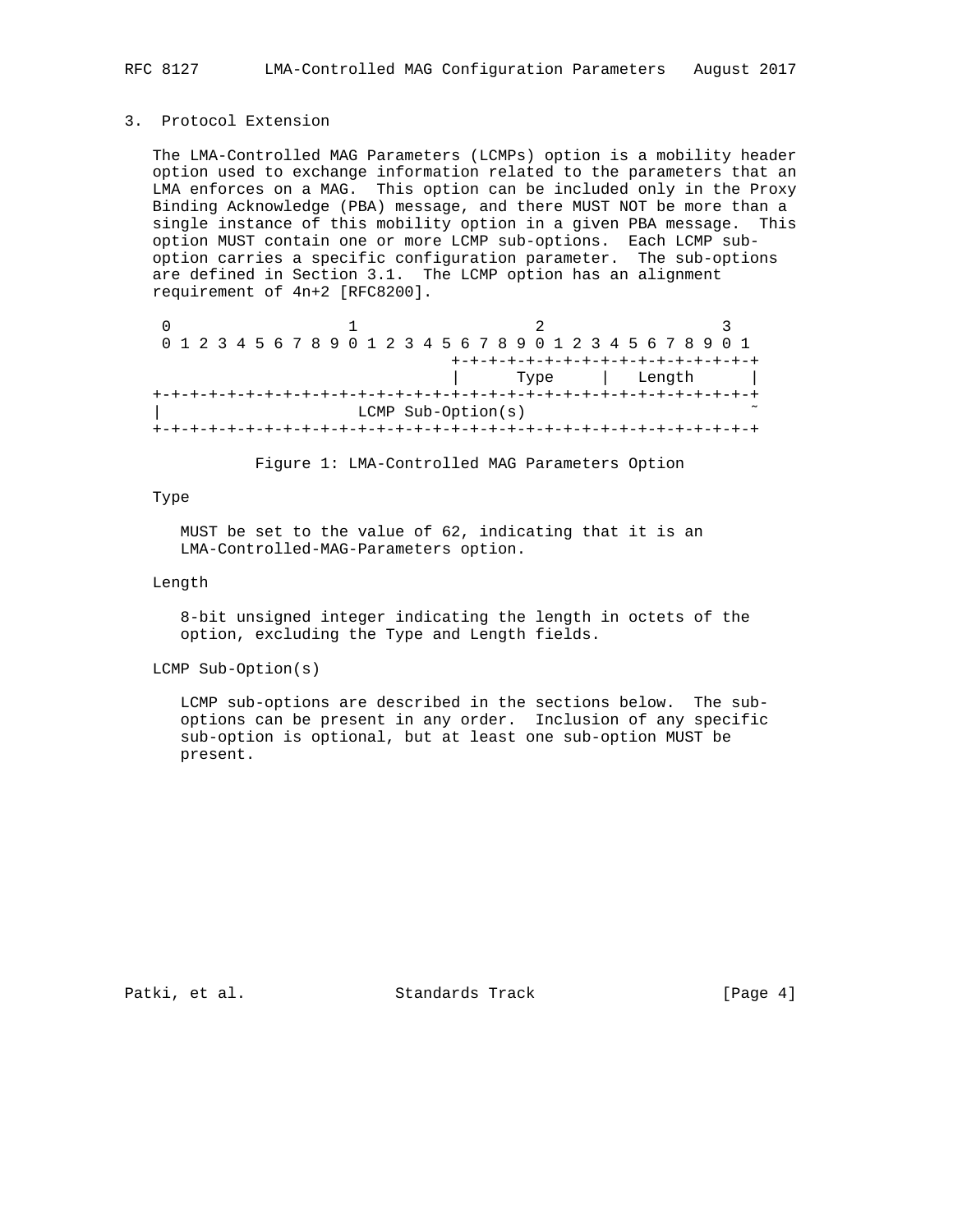# 3.1. Format of the LCMP Sub-Options

 The LCMP sub-options are used for carrying information elements related to various parameters that need to be configured on the MAG. These sub-options can be included in the LCMP option defined in Section 3. The LCMP sub-options have an alignment requirement of 4n. The format of this sub-option is as follows.

0  $1$  2 3 0 1 2 3 4 5 6 7 8 9 0 1 2 3 4 5 6 7 8 9 0 1 2 3 4 5 6 7 8 9 0 1 +-+-+-+-+-+-+-+-+-+-+-+-+-+-+-+-+-+-+-+-+-+-+-+-+-+-+-+-+-+-+-+-+ | LCMP Type | LCMP Length | Sub-Option Data +-+-+-+-+-+-+-+-+-+-+-+-+-+-+-+-+-+-+-+-+-+-+-+-+-+-+-+-+-+-+-+-+

Figure 2: LMA-Controlled MAG Parameters Sub-Option

### Type

 8-bit unsigned integer indicating the type of the LCMP sub-option. This specification defines the following types:

- 0 Reserved
- 1 Binding Re-registration Control Sub-Option
- 2 Heartbeat Control Sub-Option

### Length

 8-bit unsigned integer indicating the number of octets needed to encode the Option Data, excluding the LCMP Type and LCMP Length fields of the sub-option.

Patki, et al. Standards Track [Page 5]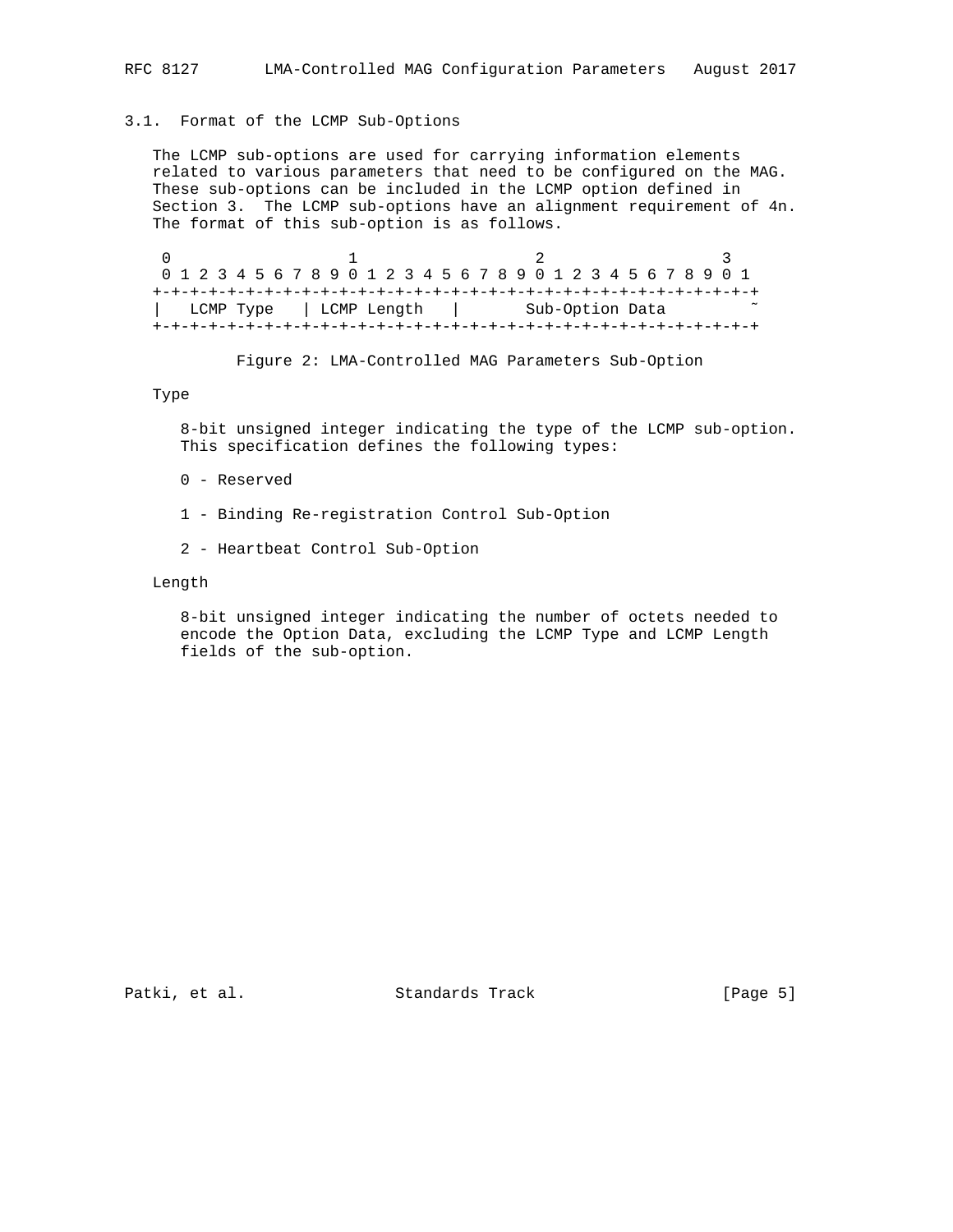#### 3.1.1. Binding Re-registration Control Sub-Option

 The Binding Re-registration Control Sub-Option is a mobility sub option carried in the LCMP mobility option defined in Section 3. This sub-option carries timer values related to re-registration. There MUST be no more than a single instance of this sub-option in the LCMP option. The format of this sub-option is defined below.

0  $1$  2 3 0 1 2 3 4 5 6 7 8 9 0 1 2 3 4 5 6 7 8 9 0 1 2 3 4 5 6 7 8 9 0 1 +-+-+-+-+-+-+-+-+-+-+-+-+-+-+-+-+-+-+-+-+-+-+-+-+-+-+-+-+-+-+-+-+ | LCMP Type = 1 | LCMP Length | Re-registration-Start-Time | +-+-+-+-+-+-+-+-+-+-+-+-+-+-+-+-+-+-+-+-+-+-+-+-+-+-+-+-+-+-+-+-+ | Initial-Retransmission-Time | Maximum-Retransmission-Time | +-+-+-+-+-+-+-+-+-+-+-+-+-+-+-+-+-+-+-+-+-+-+-+-+-+-+-+-+-+-+-+-+

Figure 3: Binding Re-registration Control Sub-Option

#### LCMP Type

1 for the Binding Re-registration Control Sub-Option.

LCMP Length

6

Re-registration-Start-Time

 16-bit unsigned integer indicating the number of time units before the expiry of the PMIPv6 binding lifetime when the registration refresh process needs to be activated. One time unit is 4 seconds.

Initial-Retransmission-Time

 16-bit unsigned integer indicating minimum delay in seconds before the first Proxy Binding Update (PBU) retransmission of the exponential backoff process.

Maximum-Retransmission-Time

 16-bit unsigned integer indicating maximum delay in seconds before the last PBU retransmission message of the exponential backoff process.

Patki, et al. Standards Track [Page 6]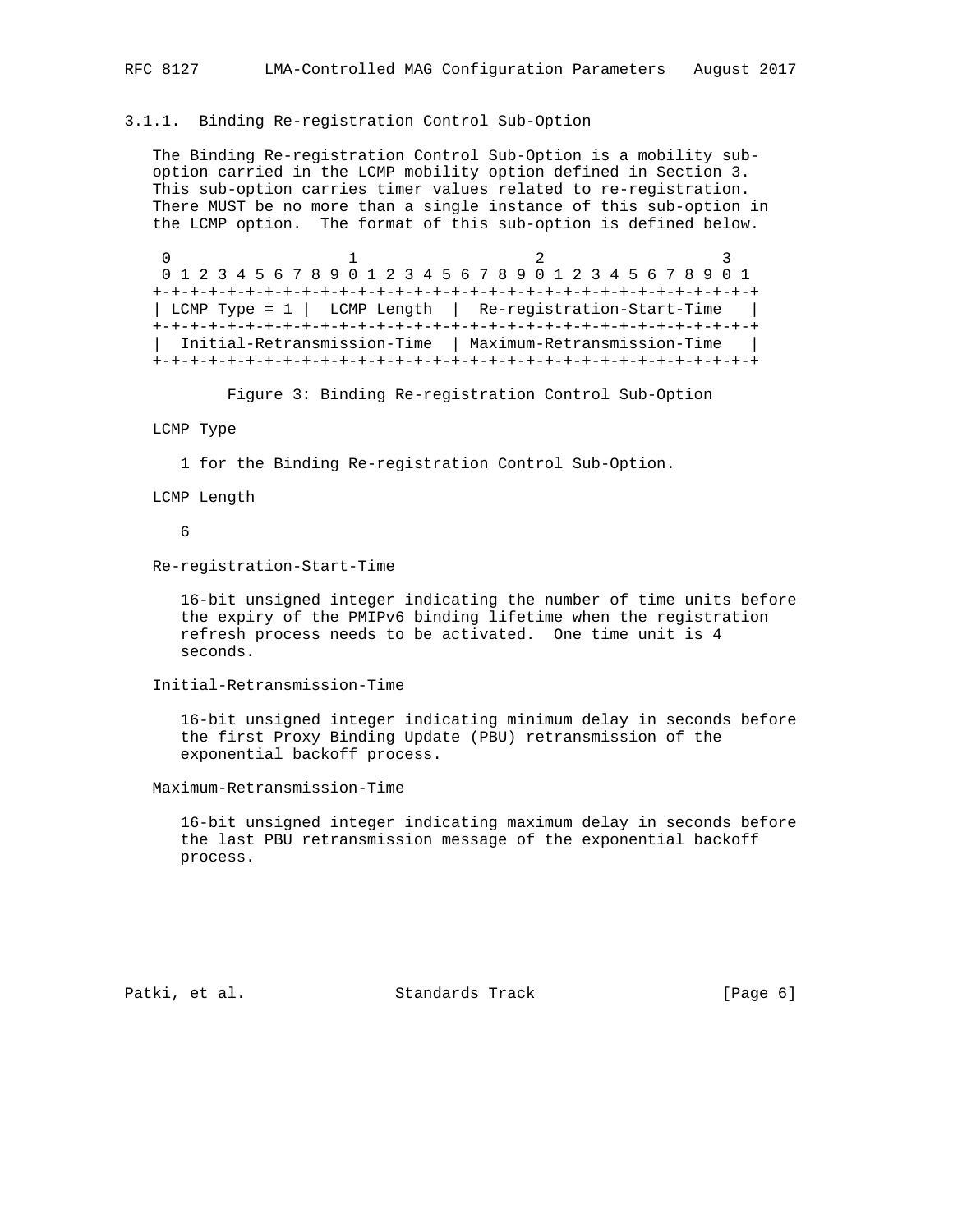# 3.1.2. Heartbeat Control Sub-Option

0  $1$  2 3 0 1 2 3 4 5 6 7 8 9 0 1 2 3 4 5 6 7 8 9 0 1 2 3 4 5 6 7 8 9 0 1 +-+-+-+-+-+-+-+-+-+-+-+-+-+-+-+-+-+-+-+-+-+-+-+-+-+-+-+-+-+-+-+-+ | LCMP Type = 2 | LCMP Length | HB-Interval +-+-+-+-+-+-+-+-+-+-+-+-+-+-+-+-+-+-+-+-+-+-+-+-+-+-+-+-+-+-+-+-+ HB-Retransmission-Delay | HB-Max-Retransmissions +-+-+-+-+-+-+-+-+-+-+-+-+-+-+-+-+-+-+-+-+-+-+-+-+-+-+-+-+-+-+-+-+

Figure 4: Heartbeat Control Sub-Option

## LCMP Type

2 for the Heartbeat Control Sub-Option.

LCMP Length

6

HB-Interval

 16-bit unsigned integer indicating the heartbeat interval, i.e., time delay in seconds after a successful heartbeat exchange (heartbeat request followed by response) when the next heartbeat exchange can be triggered.

### HB-Retransmission-Delay

 16-bit unsigned integer indicating minimum time delay in seconds before a heartbeat message is retransmitted.

### HB-Max-Retransmissions

 16-bit unsigned integer indicating maximum number of heartbeat retransmissions.

Patki, et al. Standards Track [Page 7]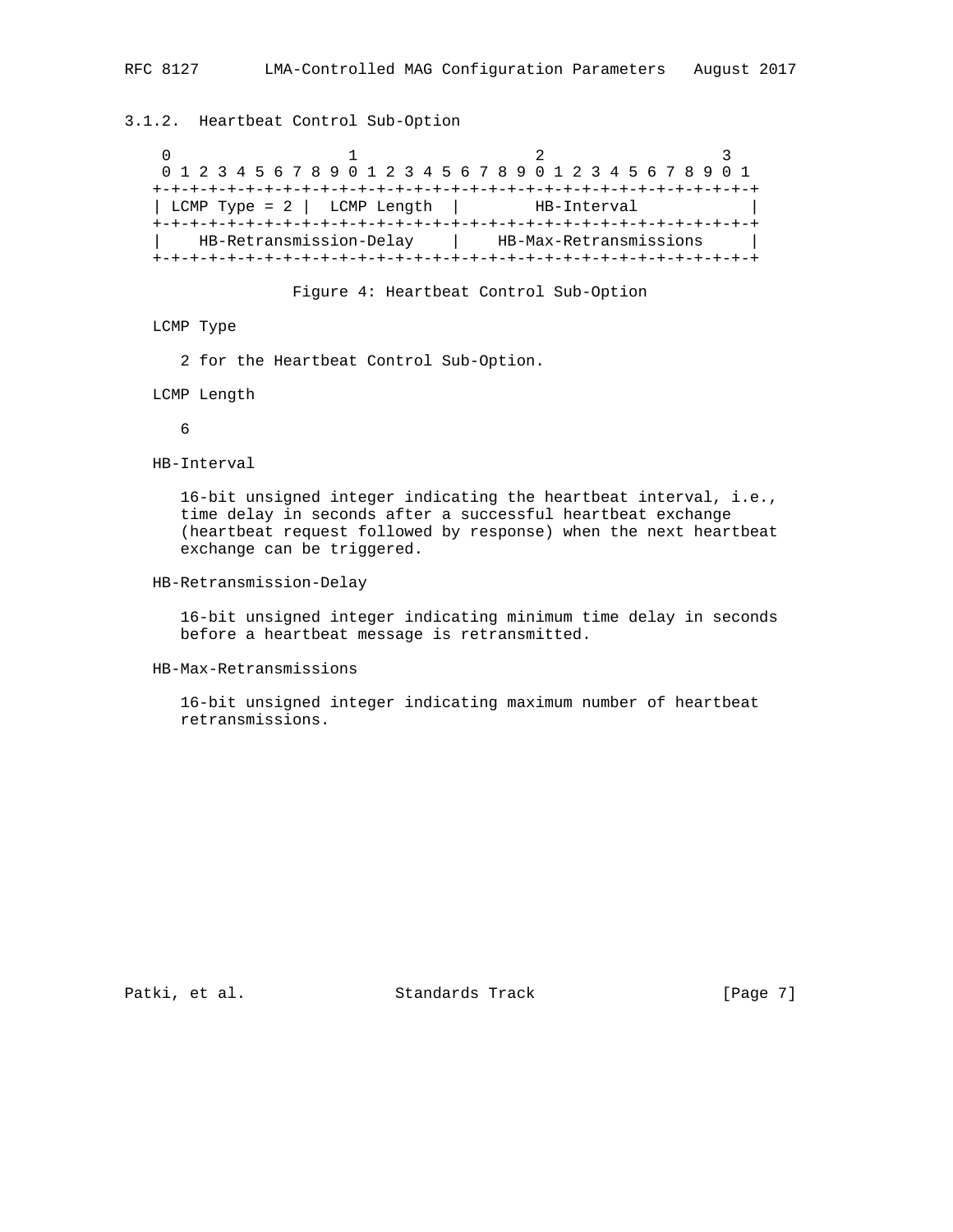#### 4. Protocol Configuration Variables

4.1. Local Mobility Anchor -- Configuration Variables

 This specification defines the following variables to be configured by the system management. The configured values for these protocol variables MUST survive server reboots and service restarts.

#### EnableLCMPSubOptReregControl

 This flag indicates the operational state of the Binding Re-registration Control Sub-Option support. The default value of this flag is (0), indicating that support for the Binding Re-registration Control Sub-Option is disabled.

### EnableLCMPSubOptHeartbeatControl

 This flag indicates the operational state of the Heartbeat Control Sub-Option support. The default value of this flag is (0), indicating that support for the Heartbeat Control Sub-Option is disabled.

 The following variables MAY be defined at various granularities such as per binding, per cluster of bindings, per peering MAG, per cluster of peering MAGs, or any other custom grouping. Regardless of the granularity of this configuration, the LMA MUST be able to determine the value of these variables for every individual binding.

### LCMPReregistrationStartTime

 This variable is used to set the minimum time interval in number of seconds before the expiry of the PMIPv6 binding lifetime when the registration refresh process SHOULD be activated. The default value of this variable is 10 units, where each unit is 4 seconds.

### LCMPInitialRetransmissionTime

 This variable is used to set the minimum delay in seconds before the first PBU retransmission of the exponential backoff process. This variable is the same as INITIAL\_BINDACK\_TIMEOUT mentioned in Section 6.9.4 of [RFC5213]. The default value of this variable is 1 second.

Patki, et al. Standards Track [Page 8]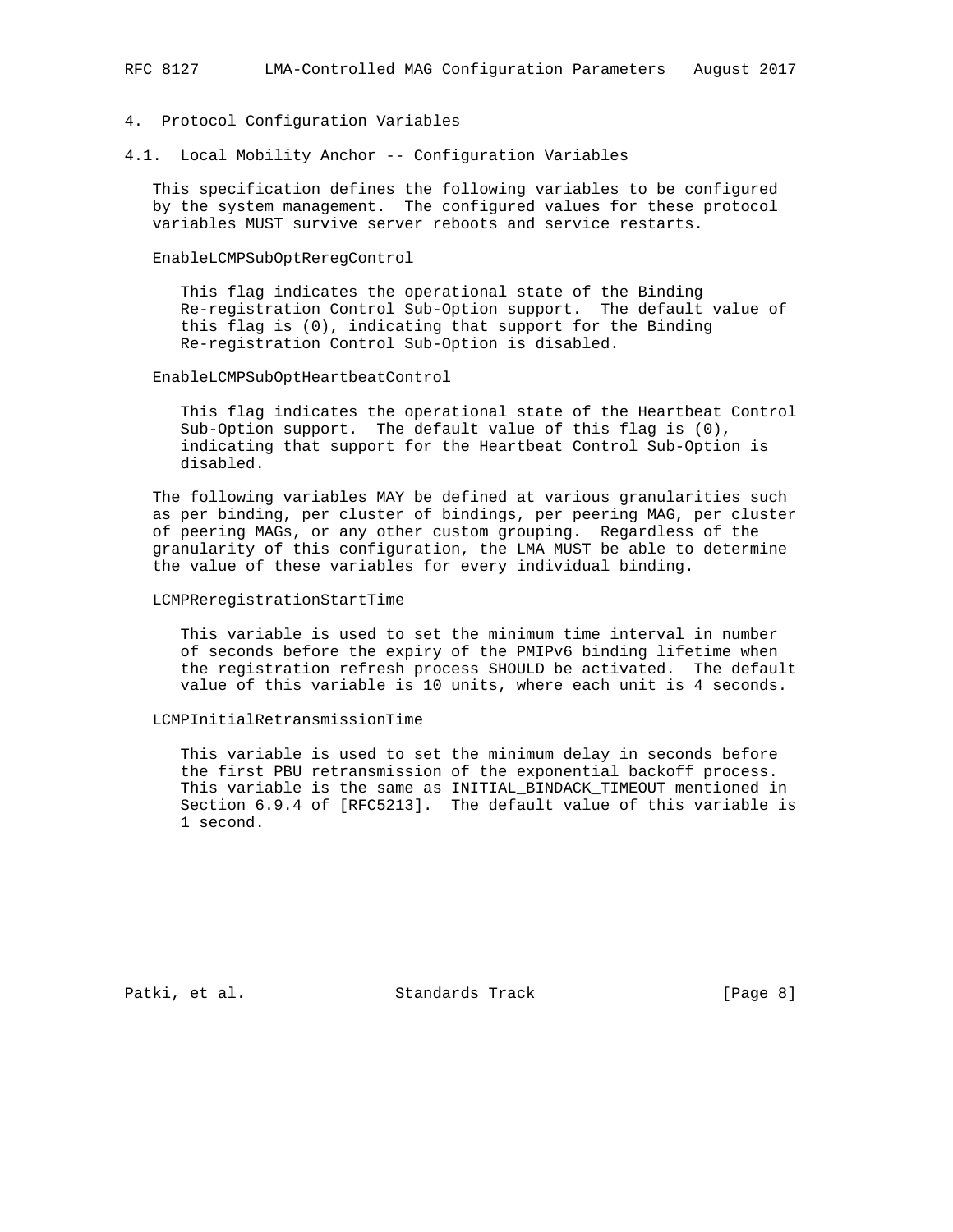## LCMPMaximumRetransmissionTime

 This variable is used to set the maximum delay in seconds before the last PBU retransmission message of the exponential backoff process. This variable is the same as MAX\_BINDACK\_TIMEOUT mentioned in Section 6.9.4 of [RFC5213]. The default value of this variable is 32 seconds.

#### LCMPHeartbeatInterval

 This variable is used to set the time delay in seconds after a successful heartbeat exchange (heartbeat request followed by response) when the next heartbeat exchange can be triggered. The default value of this variable is 60 seconds. The time delay SHOULD NOT be less than 30 seconds or more than 3600 seconds. The value of this variable MAY be derived from the variable HEARTBEAT\_INTERVAL defined in Section 5 of [RFC5847] if configured on the LMA.

#### LCMPHeartbeatRetransmissionDelay

 This variable is used to set the minimum time delay in seconds before a heartbeat message is retransmitted. The value of this variable SHOULD be less than LCMPHeartbeatInterval. The default value of this variable is 5 seconds.

### LCMPHeartbeatMaxRetransmissions

 This variable is used to set the maximum number of heartbeat retransmissions. The default value of this variable is 3. The value of this variable MAY be derived from the variable MISSING\_HEARTBEATS\_ALLOWED defined in Section 5 of [RFC5847] if configured on the LMA.

# 5. Protocol Considerations

The following considerations apply to the LMA and the MAG.

 For supporting this extension, the conceptual Binding Cache Entry data structure maintained by the LMA, described in Section 5.1 of [RFC5213], and the conceptual Binding Update List entry data structure maintained by the MAG, described in Section 6.1 of [RFC5213], need to be extended to store the information elements related to the LCMP option that are defined below.

- o LCMPReregistrationStartTime
- o LCMPInitialRetransmissionTime

Patki, et al. Standards Track [Page 9]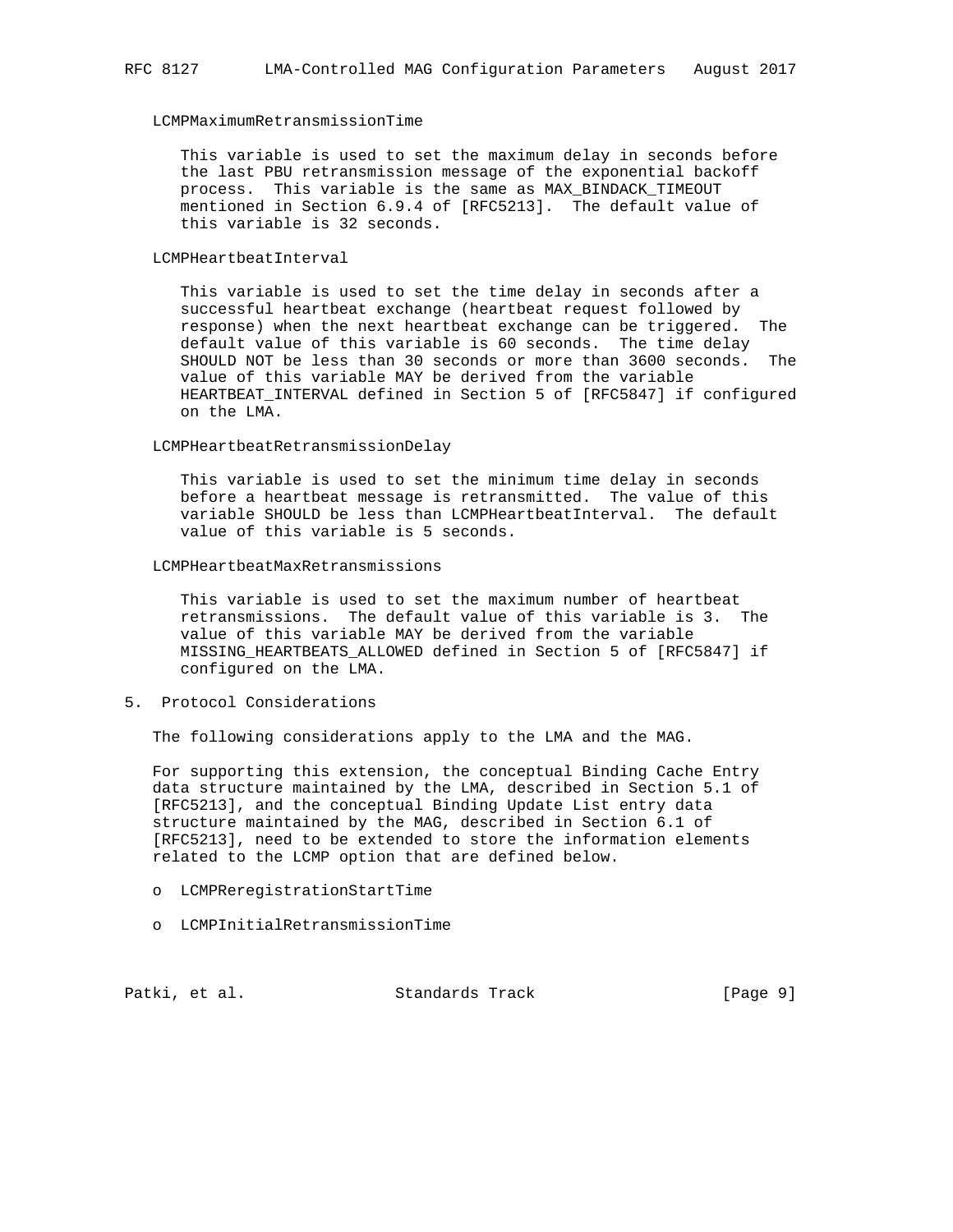- o LCMPMaximumRetransmissionTime
- o LCMPHeartbeatInterval
- o LCMPHeartbeatRetransmissionDelay
- o LCMPHeartbeatMaxRetransmissions
- 5.1. Local Mobility Anchor Considerations

 On receiving a PBU message [RFC5213] from a MAG, the LMA MUST check if the variable EnableLCMPSubOptReregControl is configured and set to (1). If yes, and if LCMPReregistrationStartTime, LCMPInitialRetransmissionTime, and LCMPMaximumRetransmissionTime are all set to NON\_ZERO values, then it MUST include the Binding Re-registration Control Sub-Option in the LCMP mobility option, which is in turn included in the PBA message. If the variable EnableLCMPSubOptReregControl is configured and set to (1), and if any of LCMPReregistrationStartTime, LCMPInitialRetransmissionTime, and LCMPMaximumRetransmissionTime is set to ZERO value, then the LMA MUST report a configuration error and reject the binding request by sending a PBA message with status code '128 - Reason Unspecified' [RFC5213].

 The LMA MUST also check if variable EnableLCMPSubOptHeartbeatControl is configured and set to (1). If yes, and if LCMPHeartbeatInterval, LCMPHeartbeatRetransmissionDelay, and LCMPHeartbeatMaxRetransmissions are all set to NON\_ZERO values, then it MUST include the Heartbeat Control Sub-Option in the LCMP mobility option, which is in turn included in the PBA message. If the variable EnableLCMPSubOptHeartbeatControl is set to (1), and if any of LCMPHeartbeatInterval, LCMPHeartbeatRetransmissionDelay, and LCMPHeartbeatMaxRetransmissions is set to ZERO value, then the LMA MUST report a configuration error and reject the binding request by sending a PBA message with status code '128 - Reason Unspecified' [RFC5213].

# 5.2. Mobile Access Gateway Considerations

 If the PBA message [RFC5213] received from the LMA contains the LCMP mobility option and the Binding Re-registration Control Sub-Option, then the MAG MUST overwrite the timer parameters related to binding re-registration that are configured locally on the MAG with the parameters received in the Binding Re-registration Control Sub- Option. If any of the parameters in the Binding Re-registration Control Sub-Option are ZERO, then the PBA message MUST be ignored and an error message SHOULD be logged.

Patki, et al. Standards Track [Page 10]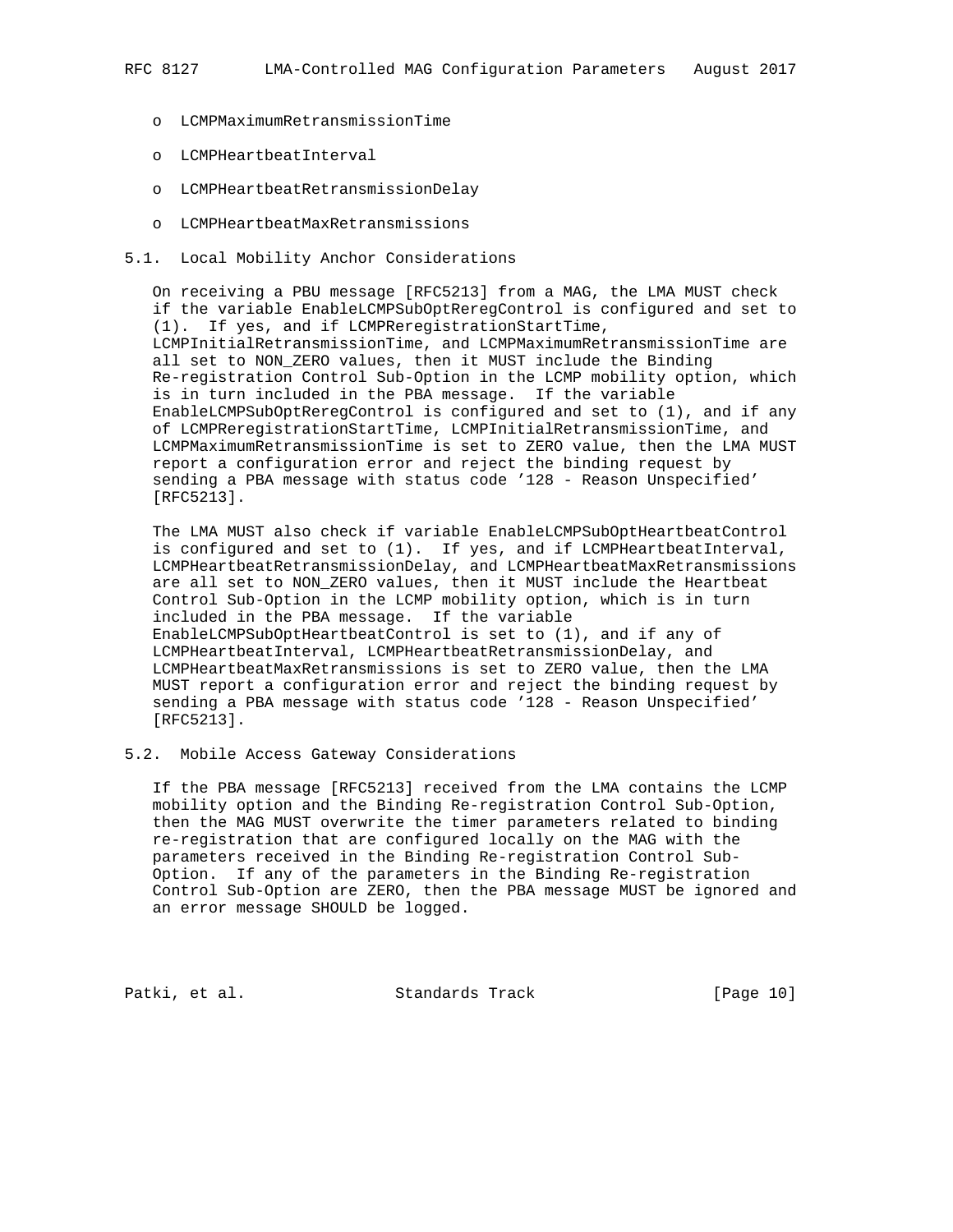Similarly, if the LCMP mobility option contains the Heartbeat Control Sub-Option, then the MAG MUST overwrite the heartbeat-related timer parameters configured locally on the MAG with the parameters received in the Heartbeat Control Sub-Option. If any of the parameters in the Heartbeat Control Sub-Option, except HB-Retransmission-Delay, are ZERO, then the PBA message MUST be ignored and an error message SHOULD be logged.

6. IANA Considerations

 IANA has updated the "Mobile IPv6 parameters" registry as described here.

- o Action 1: This specification defines a new mobility header option, "LMA-Controlled MAG Parameters". This mobility option is described in Section 3. The type value 62 has been assigned for this option in the "Mobility Options" registry, as defined in [RFC6275].
- o Action 2: This specification defines a new mobility sub-option format, the LCMP sub-option. The format of this mobility sub option is described in Section 3.1. This sub-option can be carried in the LCMP option. The type values for this sub-option are managed by IANA, under the "LMA-Controlled MAG Parameters Sub- Option Type Values" registry. Per this document, IANA has reserved the following type values. Approval of new LCMP sub option type values are to be made through Expert Review [RFC8126].

| ---------------<br>0 Reserved<br>--------------- |
|--------------------------------------------------|
| 1   Binding Re-registration Control Sub-Option   |
| 2   Heartbeat Control Sub-Option                 |

7. Security Considerations

 The LCMP option defined in this specification allows the configuration of re-registration and heartbeat frequencies. This option is defined for carrying it in Proxy Binding Update and Proxy Binding Acknowledgement messages. This option is carried like any other mobility header option as specified and does not require any special security considerations.

Patki, et al. Standards Track [Page 11]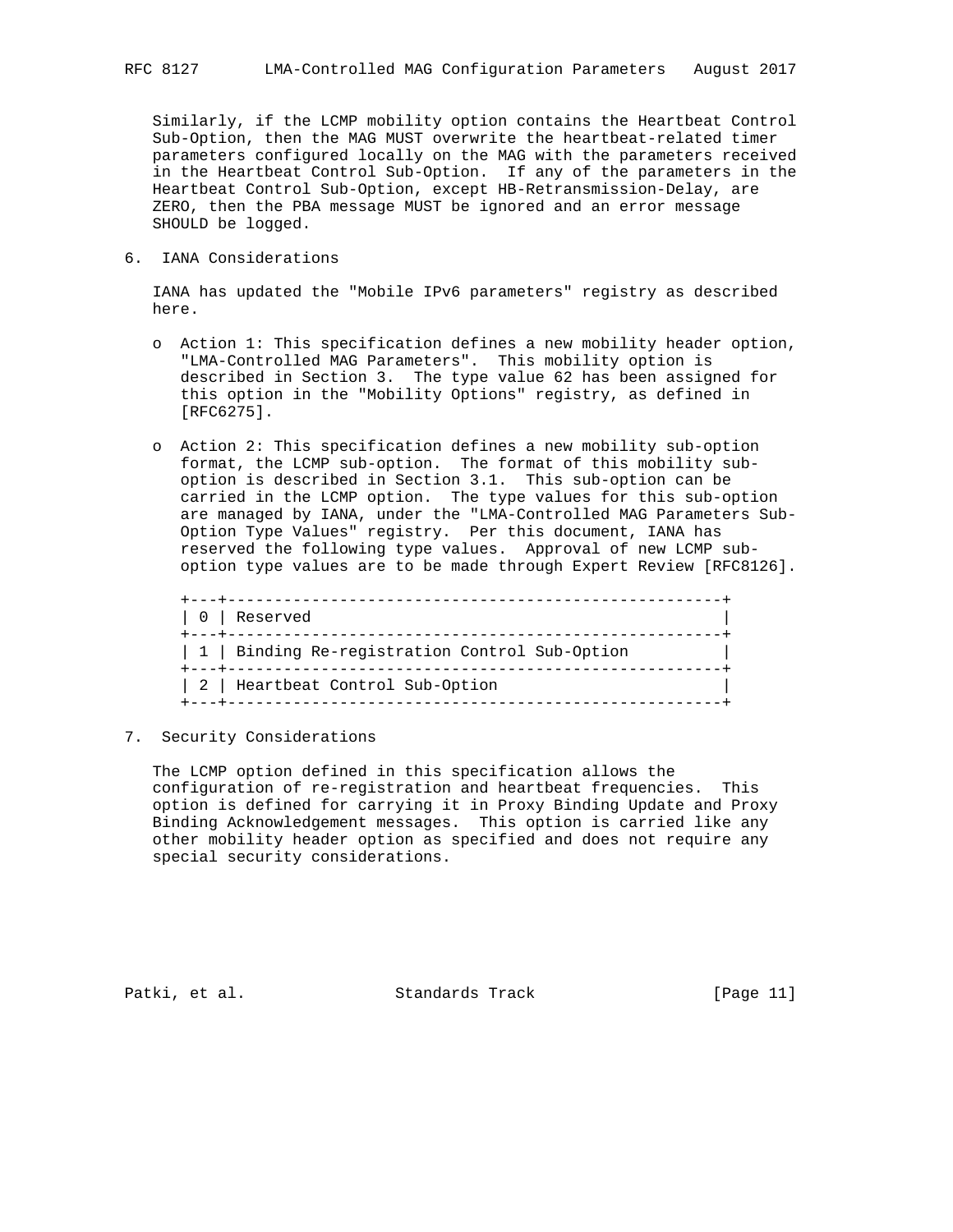RFC 8127 LMA-Controlled MAG Configuration Parameters August 2017

## 8. References

- 8.1. Normative References
	- [RFC2119] Bradner, S., "Key words for use in RFCs to Indicate Requirement Levels", BCP 14, RFC 2119, DOI 10.17487/RFC2119, March 1997, <https://www.rfc-editor.org/info/rfc2119>.
	- [RFC5213] Gundavelli, S., Ed., Leung, K., Devarapalli, V., Chowdhury, K., and B. Patil, "Proxy Mobile IPv6", RFC 5213, DOI 10.17487/RFC5213, August 2008, <https://www.rfc-editor.org/info/rfc5213>.
	- [RFC5847] Devarapalli, V., Ed., Koodli, R., Ed., Lim, H., Kant, N., Krishnan, S., and J. Laganier, "Heartbeat Mechanism for Proxy Mobile IPv6", RFC 5847, DOI 10.17487/RFC5847, June 2010, <https://www.rfc-editor.org/info/rfc5847>.
	- [RFC7563] Pazhyannur, R., Speicher, S., Gundavelli, S., Korhonen, J., and J. Kaippallimalil, "Extensions to the Proxy Mobile IPv6 (PMIPv6) Access Network Identifier Option", RFC 7563, DOI 10.17487/RFC7563, June 2015, <https://www.rfc-editor.org/info/rfc7563>.
	- [RFC8174] Leiba, B., "Ambiguity of Uppercase vs Lowercase in RFC 2119 Key Words", BCP 14, RFC 8174, DOI 10.17487/RFC8174, May 2017, <https://www.rfc-editor.org/info/rfc8174>.
- 8.2. Informative References
	- [RFC6275] Perkins, C., Ed., Johnson, D., and J. Arkko, "Mobility Support in IPv6", RFC 6275, DOI 10.17487/RFC6275, July 2011, <https://www.rfc-editor.org/info/rfc6275>.
	- [RFC8126] Cotton, M., Leiba, B., and T. Narten, "Guidelines for Writing an IANA Considerations Section in RFCs", BCP 26, RFC 8126, DOI 10.17487/RFC8126, June 2017, <https://www.rfc-editor.org/info/rfc8126>.
	- [RFC8200] Deering, S. and R. Hinden, "Internet Protocol, Version 6 (IPv6) Specification", STD 86, RFC 8200, DOI 10.17487/RFC8200, July 2017, <https://www.rfc-editor.org/info/rfc8200>.

Patki, et al. Standards Track [Page 12]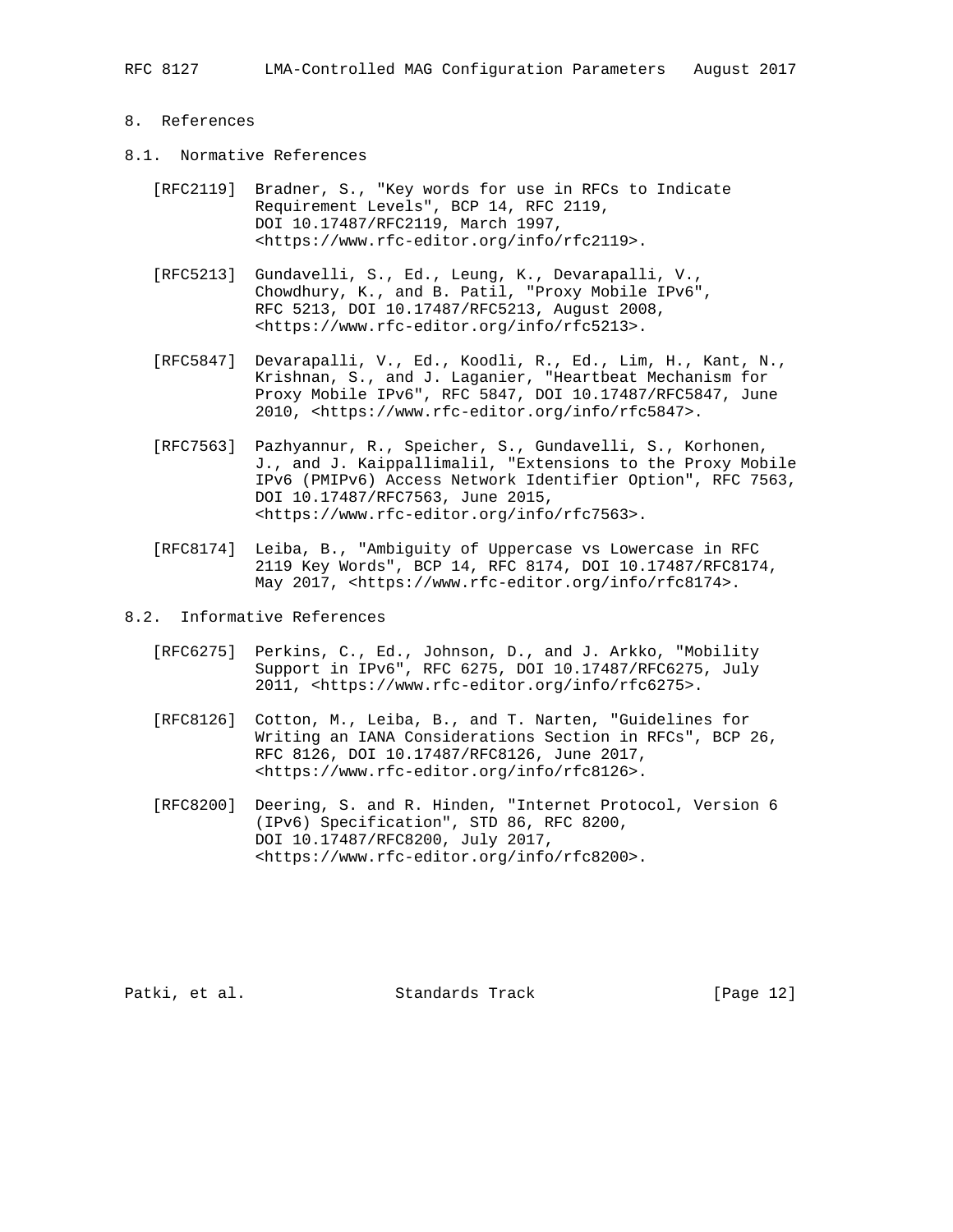# Acknowledgements

 The authors would like to thank the DMM Working Group for all the comments and discussions on this document. The authors would also like to thank Suresh Krishnan, Ralph Droms, Mirja Kuhlewind, Alexey Melnikov, and Ben Campbell for their review feedback.

 The work of Jong-Hyouk Lee was supported by 'The Cross-Ministry Giga KOREA Project' grant from the Ministry of Science, ICT and Future Planning, Korea.